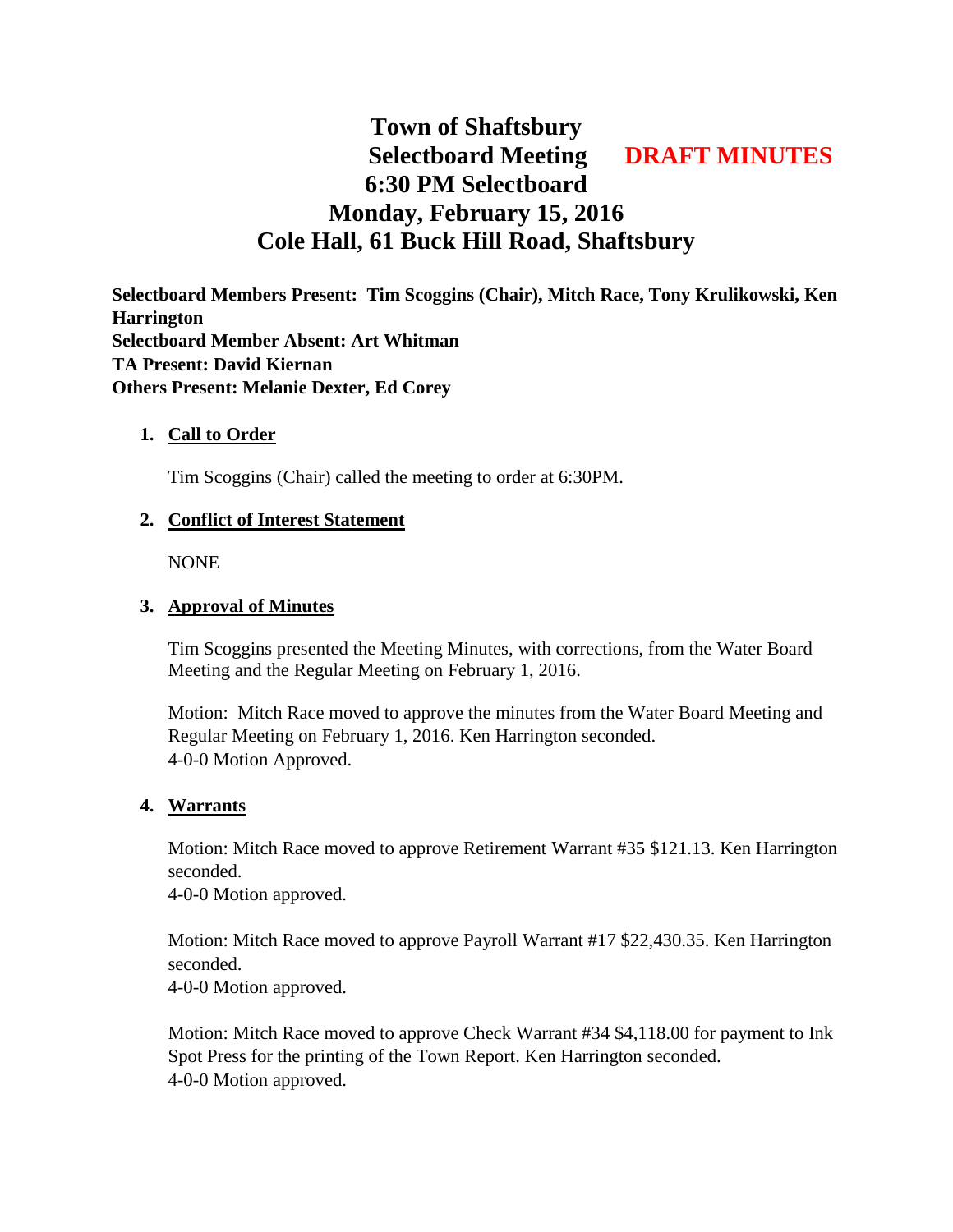Motion: Mitch Race moved to approve Check Warrant #24 \$17,781.56. Ken Harrington seconded.

4-0-0 Motion approved.

## **5. Announcements**

Mitch Race announced that he will be unable to attend the Town Meeting on February 29, 2016. Mr. Race indicated that he approved the budget for FY17, and urged the public to vote yes to place the Town garage on the Town-owned property located on North Road. Mr. Race went on to say that he supported the purchase of the second residential property on North Road and that he was also in favor of exempting the Shaftsbury Community House from property tax payments. Mr. Race also indicated that he supported the community appropriations on the ballot.

# **6. Public Comments**

Ed Corey came before the Selectboard and asked the Board if they would each answer a set of "yes or no" questions. Tim Scoggins said that the Board would not engage in a debate and that this portion of the meeting was reserved for public comments. Ed Corey again reiterated that he was only seeking yes or no answers to his questions and asked if the Board would submit written answers to his questions before Town Meeting. Mr. Scoggins said that the Board was not inclined nor obligated to debate with Mr. Corey but that if he had a public comment, he was welcome to make it at this time.

Mr. Corey asked if the majority of voters answer "no" to the question of locating the garage on the Town-owned property adjacent to the former landfill, will the Selectboard follow the wishes of the people? Tim Scoggins said that the Board will follow the wishes of the people and that he (Mr. Scoggins) answered this question on behalf of the Board. Mitch Race added that if the public does vote down the proposed location of the garage on North Road, it will cost the Town more money as the Town does not own any additional land zoned for industrial use.

Ed Corey then asked if he could provide handouts to the public at Town Meeting. David Kiernan replied that this was a legal question and he would need to consult with counsel for an answer. Tim Scoggins said that there was no campaigning allowed at the meeting but that Mr. Corey may be able to provide handouts outside the meeting. Ed Corey asked if anyone on the Selectboard would build a \$400,000.00 house on the North Road property. Tim Scoggins replied that he would not answer that question. Ed Corey then inquired if the Board would drink the water from the well located on the former Crawford property. Mr. Scoggins said that he declined to answer that question as well.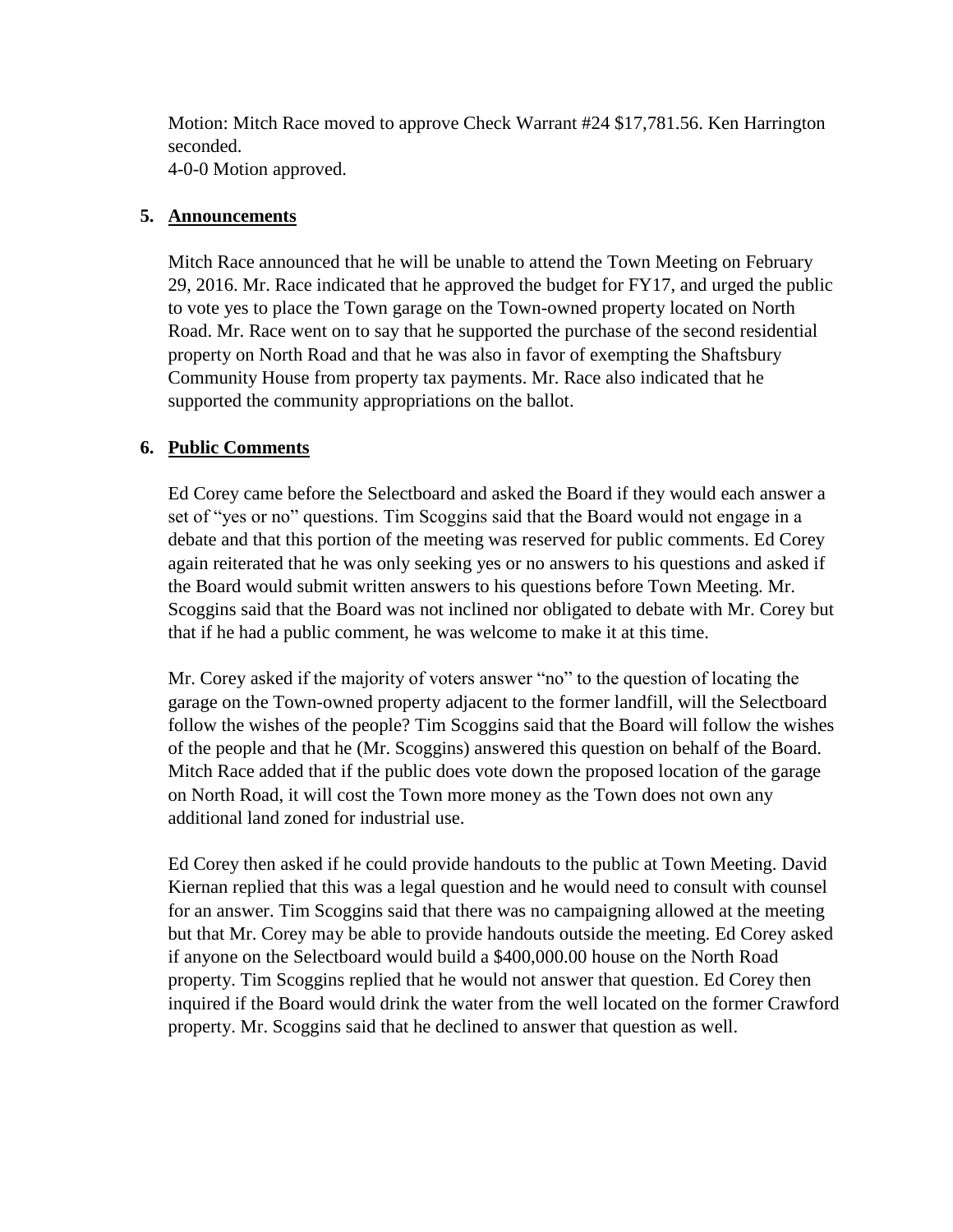## **7. Treasurer's Report – Melanie Dexter**

Melanie Dexter presented a brief report to the Selectboard reflecting where the Town finances stand at mid-month. Ms. Dexter said that the reserve funds are currently being reorganized per the recommendation of the auditors and that she would like to bring a report on those funds at a subsequent meeting for the Board's review. Ms. Dexter went on to report that the collection of delinquent taxes is ahead of last year.

Ken Harrington asked when the Treasurer would be issuing the stipends for the Selectboard. Tony Krulikowski said he believed that the checks were cut in March of last year. David Kiernan said that he would look into it and that it could probably be included in the next warrant.

#### **8. Road Foreman Report**

Steve Washburn did not attend the meeting as it was a holiday. David Kiernan said that there was not much to report from the Road Crew but there could be some ice and/or snow tonight.

#### **9. DRB/PC Positions**

David Kiernan said that he had now received letters of interest from all individuals that are currently up for reappointment for the Development Review Board and the Planning Commission, except for Megan Donkers' position on the DRB. Mr. Kiernan said that he was unsure if Ms. Donkers wished to continue with her seat on the DRB.

Tim Scoggins then asked the public to submit any letters commenting on the following prospective appointments to the respective committees:

#### **Development Review Board**

Michael Day – full-time seat Jay Palmer – current alternate Michael Biddy – full-time seat

#### **Planning Commission**

Brie Della Rocca Michael Foley David Mance

Tim Scoggins pointed out that should Megan Donkers leave the Development Review Board, there would be two (2) openings to be filled. As Jay Palmer is the current alternate member of the DRB, he could be moved to a full-time position leaving one (1) full-time seat and one (1) alternate seat open.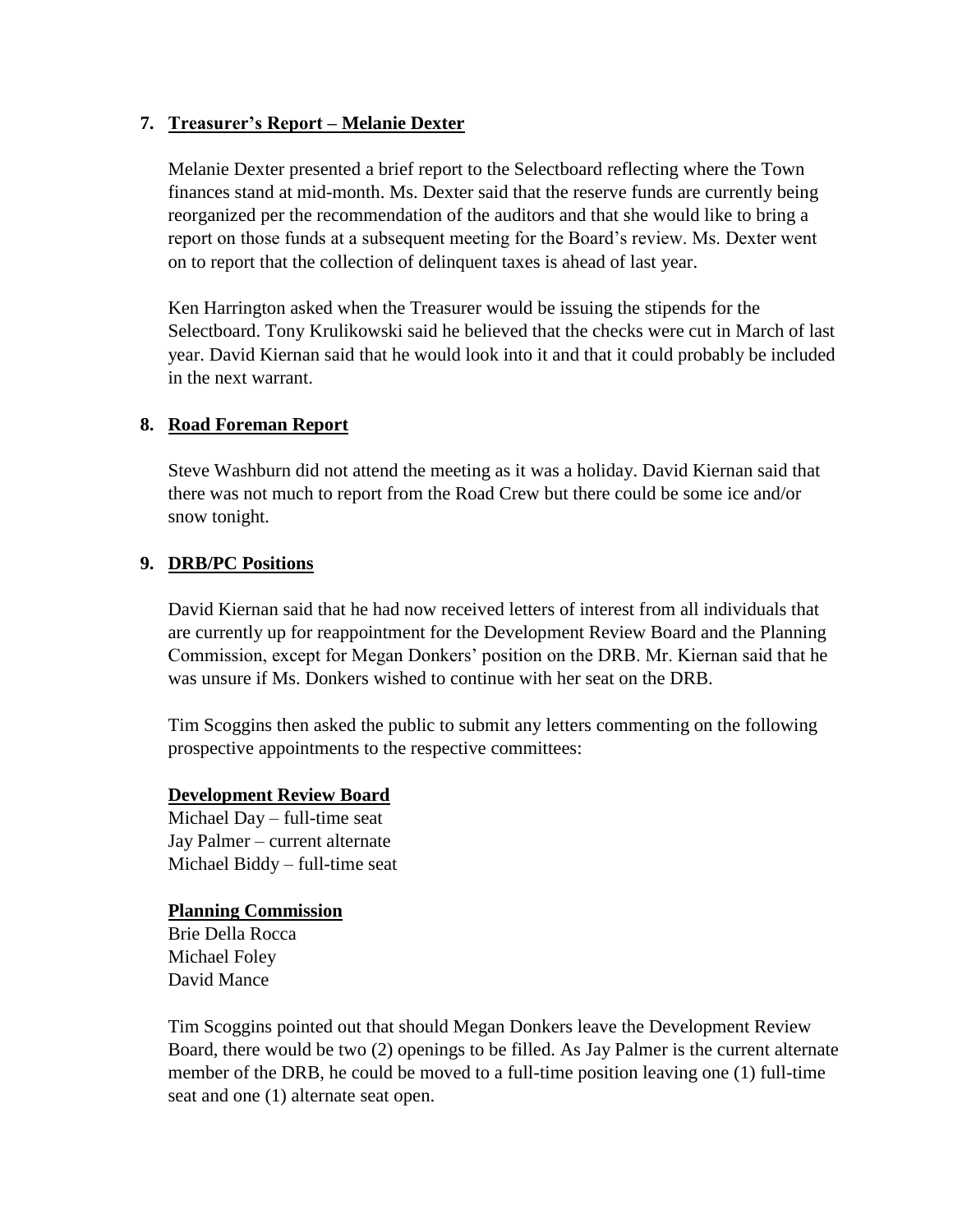David Kiernan said that he would be posting the openings on the Town website.

#### **10. Town Meeting and Ballot**

Tim Scoggins reviewed the FY17 budget of \$1,809,657.00 and reminded the public that the Board would be essentially keeping the tax rate flat from FY16. Mr. Scoggins reminded voters that the community appropriations would be voted on only by ballot on March  $1<sup>st</sup>$ , while the reserves would be a part of the budget voted on at the floor meeting on February  $29<sup>th</sup>$ , to avoid any possible confusion or conflict by essentially double-voting on an item.

Mr. Scoggins pointed out that should the entire \$72,000.00 in community appropriations requested be approved, the tax rate would increase \$0.02 per \$100.00.

Mr. Scoggins reviewed the article asking voters to approve the purchase of property near the former landfill on North Road. The voters approved a similar purchase last year of a neighboring parcel. These two purchases would consolidate the Town's holdings in the industrial zone. Mr. Scoggins noted that this site could be used for the proposed Town Highway garage.

Mr. Scoggins then addressed the article asking the voters to exempt Shaftsbury Community House, Inc. from property taxes for a period of five (5) years. The Shaftsbury Community House on Old Depot Road has always been used for community purposes and has never been taxed in the past.

Mr. Scoggins then highlighted the twenty-eight community appropriation requests applied for this year by various organizations. These requests will appear on the ballot on March  $1<sup>st</sup>$ .

Finally, Mr. Scoggins read the non-binding ballot article regarding the location of the proposed Town garage as follows: *Shall the Town locate the new Highway Department garage on Town owned property adjacent to the closed landfill on North Road?* Mr. Scoggins reiterated that the Selectboard feels "strongly and unanimously" that the North Road location is the most suitable place for the garage and that it is imperative to move the garage out of the Village Center.

## **11. Opening of Bids for Roadside Mowing**

David Kiernan presented the Selectboard with two (2) bids for roadside mowing for the upcoming season: one from David Halsey of Manchester, who was awarded the bid last year, and one from Orchitt Mowing in Chester, Vermont.

Tim Scoggins opened and read the bids as follows:

1) David Halsey: \$20,500 for two (2) passes (one during the first three weeks of June, the other during the first three weeks of September). Mr. Halsey has 36 years of experience, including work for the State of Vermont.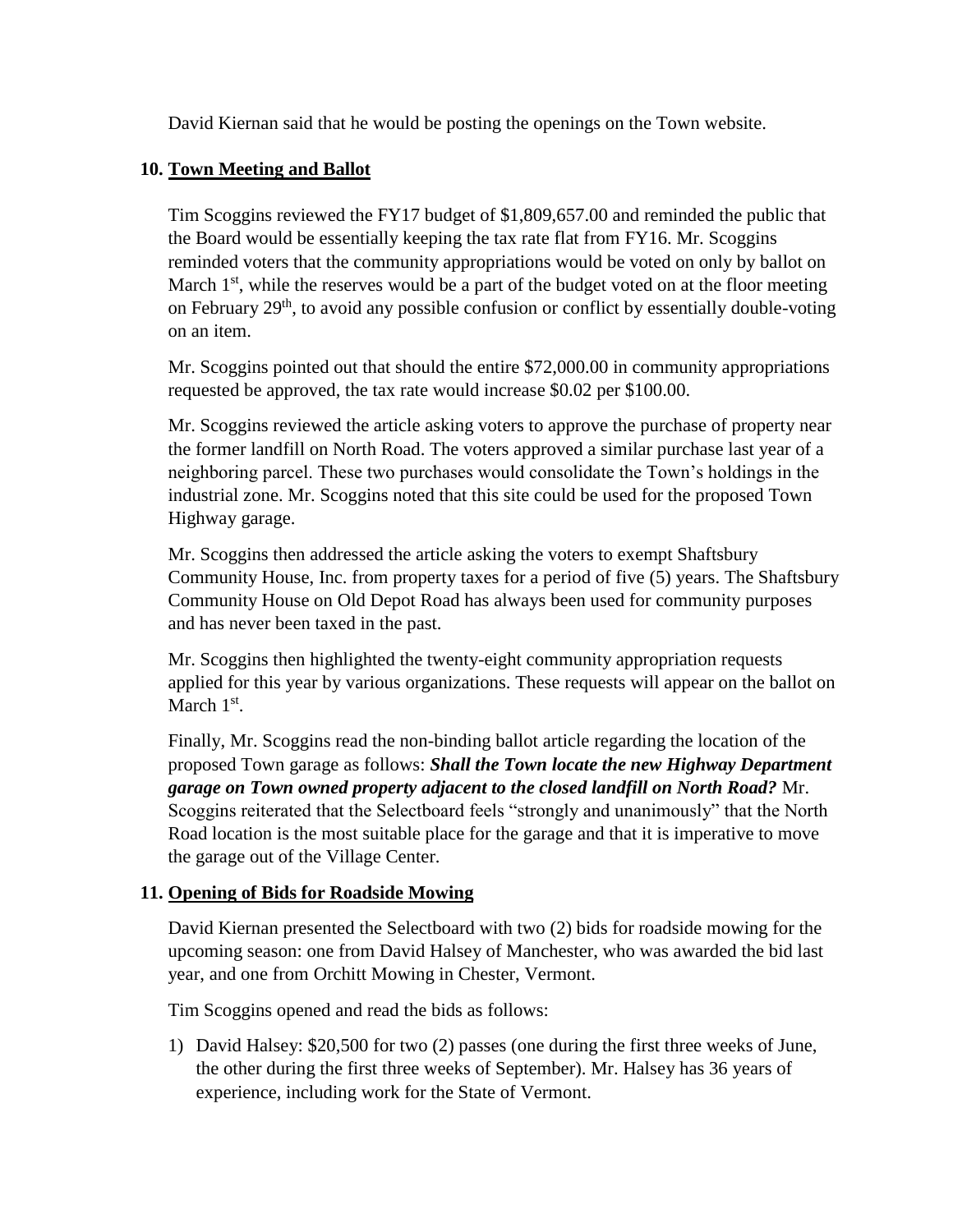2) Bruce Orchitt, Orchitt Mowing: \$19,900.00 total for two (2) to three (3) passes on Class II Roads and two (2) passes on Class III roads. Mr. Orchitt's bid stated that he had worked for the Towns of Middletown, Peru and Mendon.

Ken Harrington asked if the bids included over the rail mowing. Mr. Scoggins said that both bids did so. Tim Scoggins asked the Selectboard if they would like time to think over the bids and Tony Krulikowski indicated that he would like to review and consider each bid in more detail. David Kiernan said that he would circulate copies of the bids but that the individuals applying for the job would want to set up other work for the season soon. The Board debated having a Special Meeting to award the bid prior to Town Meeting but ultimately decided to award the bid at the February  $15<sup>th</sup>$  Meeting,

Motion: Tim Scoggins moved to award the roadside mowing bid to David Halsey. Tony Krulikowski seconded. 4-0-0 motion approved.

# **12. Shaftsbury Hollow Culvert Update**

David Kiernan gave a brief report on the assessment by Mance Engineering of the Shaftsbury Hollow culvert requiring repair. Mance believes that it will be possible to sleeve the culvert, with all work being done under the existing bridge and without needing to close the road. Mr. Kiernan said that he hopes to have a full report from Mance in time to apply for a structures grant in April for the construction phase of the project. Ken Harrington inquired about the cost of the project and Mr. Kiernan replied that he does not have a figure yet and needs to have further conversations with the State of Vermont. Mr. Kiernan did, however, note that the sleeving would be cheaper than replacement of the culvert.

## **13. Howard Park Well Update**

David Kiernan then updated the Selectboard on the progress of replacement of the well at Howard Park. Mance Engineering had reached out to a few local drilling companies for proposals on drilling. The two (2) proposals received were around \$10,000.00 (no including the pump and the connection to the main) and were reviewed as follows

- 1. Frost Wells: \$9,200.00
- 2. Parker: \$10,500.00

Tim Scoggins asked if the Selectboard could take some time to review the math on the two proposals. David Kiernan said that no decision needed to be made tonight but he could run some quick calculations. Mr. Kiernan also indicated that Frost had been recommended by Mance.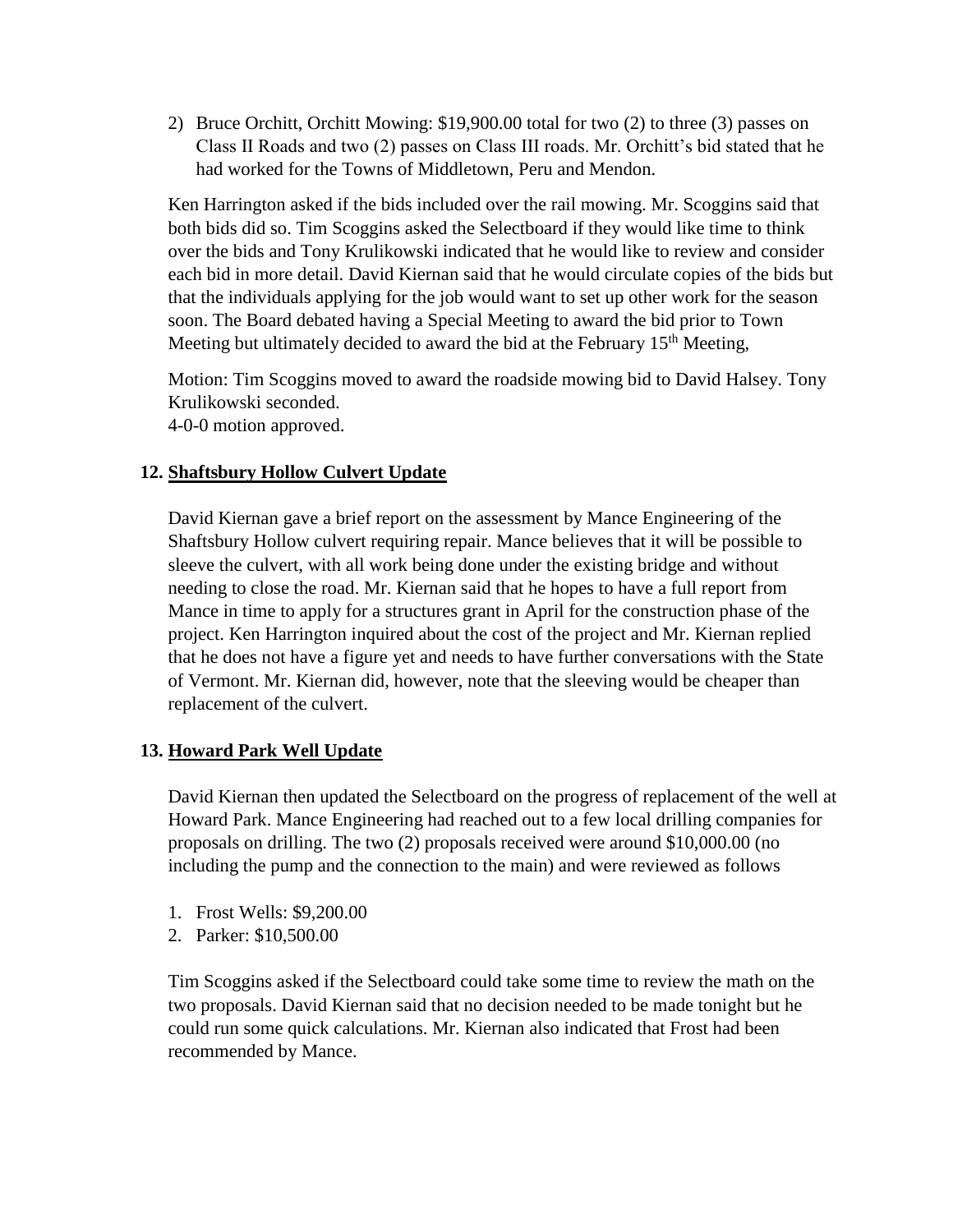Motion: Mitch Race moved to approve Frost Wells as the well driller at Howard Park with specs as follows: \$14.00/foot for drilling plus \$25/foot for steel well casing and \$5.00/foot for grout. Tony Krulikowski seconded. 4-0-0 Motion approved.

## **14. Town Administrator's Report**

David Kiernan presented a Liquor License Application for approval from Bennington College for an event at the President's House on February 22, 2016.

Motion: Mitch Race motioned that a liquor license be granted to Aramark Dining Hall (Bennington College) for a faculty event at the President's House on February  $22<sup>nd</sup>$ . Ken Harrington seconded.

4-0-0 Motion approved.

David Kiernan then presented a Certificate of No Appeal or Suit Pending (for the Grand List Year of 2015) from the Listers' office for signature by the Selectboard.

Motion: Tim Scoggins moved to sign the Certificate of No Appeal or Suit Pending related to the Grand List as of April 1, 2015. Ken Harrington seconded. 4-0-0 Motion approved.

David Kiernan then reported that the final plans for the sidewalk for the corner of Church Street and Route 7A have been sent to VTrans for review with the hope of putting it out to bid in March. Mr. Kiernan indicated that the total cost estimate would be about \$118,664.00, not including charges attributed to KAS. Mr. Kiernan said that since this is not a large project (just about 300' of sidewalk), he hoped that a contractor would be able to fit it in their busy season.

David Kiernan then briefed the Selectboard on the Cole Hall Renovation project. Construction plans drafted by Keefe & Wessner in 1996 had been discovered and the plans present some thoughtful ideas on how to best arrange the downstairs offices. Additionally, Mr. Kiernan reported that there may be some ADA (Americans with Disabilities Act) requirements that need to be addressed with the layout of the downstairs portion of Cole Hall.

Mr. Kiernan reported that the original plan for the ceiling in the upstairs portion of the building may be changed and that new light fixtures, fans and dividing walls are being considered as alternatives. Mr. Kiernan said that cost and functionality are the driving forces for the project. Tim Scoggins commented that the dividers proposed for the upstairs would not address privacy concerns for the second floor offices. David Kiernan pointed out that most of the staff upstairs are part-time and that privacy is also a concern